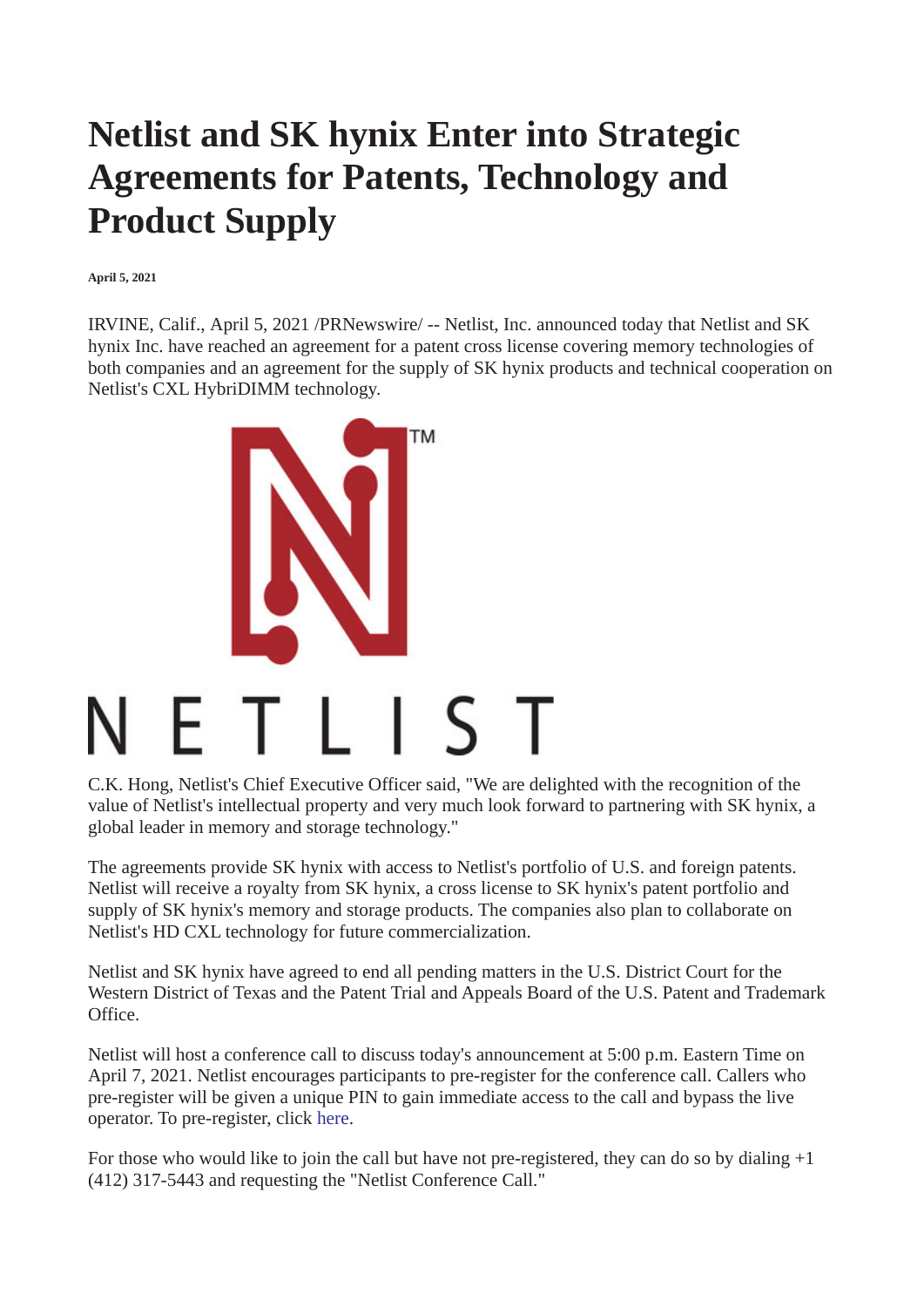## **About SK hynix Inc.**

SK hynix Inc., headquartered in Korea, is the world's top tier semiconductor supplier offering Dynamic Random Access Memory chips ("DRAM"), Flash memory chips ("NAND Flash") and CMOS Image Sensors ("CIS") for a wide range of distinguished customers globally. The Company's shares are traded on the Korea Exchange, and the Global Depository shares are listed on the Luxemburg Stock Exchange. Further information about SK hynix is available at [www.skhynix.com](https://c212.net/c/link/?t=0&l=en&o=3119102-1&h=2732107536&u=http%3A%2F%2Fwww.skhynix.com%2F&a=www.skhynix.com), [news.skhynix.com](https://c212.net/c/link/?t=0&l=en&o=3119102-1&h=977769592&u=http%3A%2F%2Fnews.skhynix.com%2F&a=news.skhynix.com)

## **About Netlist**

Netlist (OTCQB:NLST) is a provider of high-performance SSDs and modular memory subsystems to enterprise customers in diverse industries. The Company's NVMe SSD product line provides industry-leading performance. HybriDIMM™ for CXL, Netlist's next-generation storage class memory technology under development, addresses the growing need for real-time analytics in Big Data applications and high-performance computing. Netlist also manufactures a line of specialty memory products for servers and storage and datacenter customers. Netlist holds a portfolio of patents in the areas of server memory, hybrid memory, storage class memory, rank multiplication and load reduction. To learn more, visit [www.netlist.com.](https://c212.net/c/link/?t=0&l=en&o=3119102-1&h=1102060853&u=https%3A%2F%2Fpr.report%2FoxzdvIOV&a=www.netlist.com)

## **Safe Harbor Statement**

This news release contains forward-looking statements within the meaning of the Private Securities Litigation Reform Act of 1995. Forward-looking statements are statements other than historical facts and often address future events or Netlist's future performance. Forward-looking statements contained in this news release include statements about Netlist's ability to execute on its strategic initiatives. All forward-looking statements reflect management's present expectations regarding future events and are subject to known and unknown risks, uncertainties and other factors that could cause actual results to differ materially from those expressed in or implied by any forward-looking statements. These risks, uncertainties and other factors include, among others: risks related to Netlist's plans for its intellectual property, including its strategies for monetizing, licensing, expanding, and defending its patent portfolio; risks associated with patent infringement litigation initiated by Netlist, or by others against Netlist, as well as the costs and unpredictability of any such litigation; risks associated with Netlist's product sales, including the market and demand for products sold by Netlist and its ability to successfully develop and launch new products that are attractive to the market; the success of product, joint development and licensing partnerships; the competitive landscape of Netlist's industry; and general economic, political and market conditions, including quarantines, factory slowdowns or shutdowns, and travel restrictions resulting from the COVID-19 pandemic. All forward-looking statements reflect management's present assumptions, expectations and beliefs regarding future events and are subject to known and unknown risks, uncertainties and other factors that could cause actual results to differ materially from those expressed in or implied by any forward-looking statements. These and other risks and uncertainties are described in Netlist's annual report on Form 10-K for its most recently completed fiscal year filed on March 26, 2021, and the other filings it makes with the U.S. Securities and Exchange Commission from time to time, including any subsequently filed quarterly and current reports. In light of these risks, uncertainties and other factors, these forward-looking statements should not be relied on as predictions of future events. These forward-looking statements represent Netlist's assumptions, expectations and beliefs only as of the date they are made, and except as required by law, Netlist undertakes no obligation to revise or update any forward-looking statements for any reason.

For more information, please contact:

The Plunkett Group Mike Smargiassi